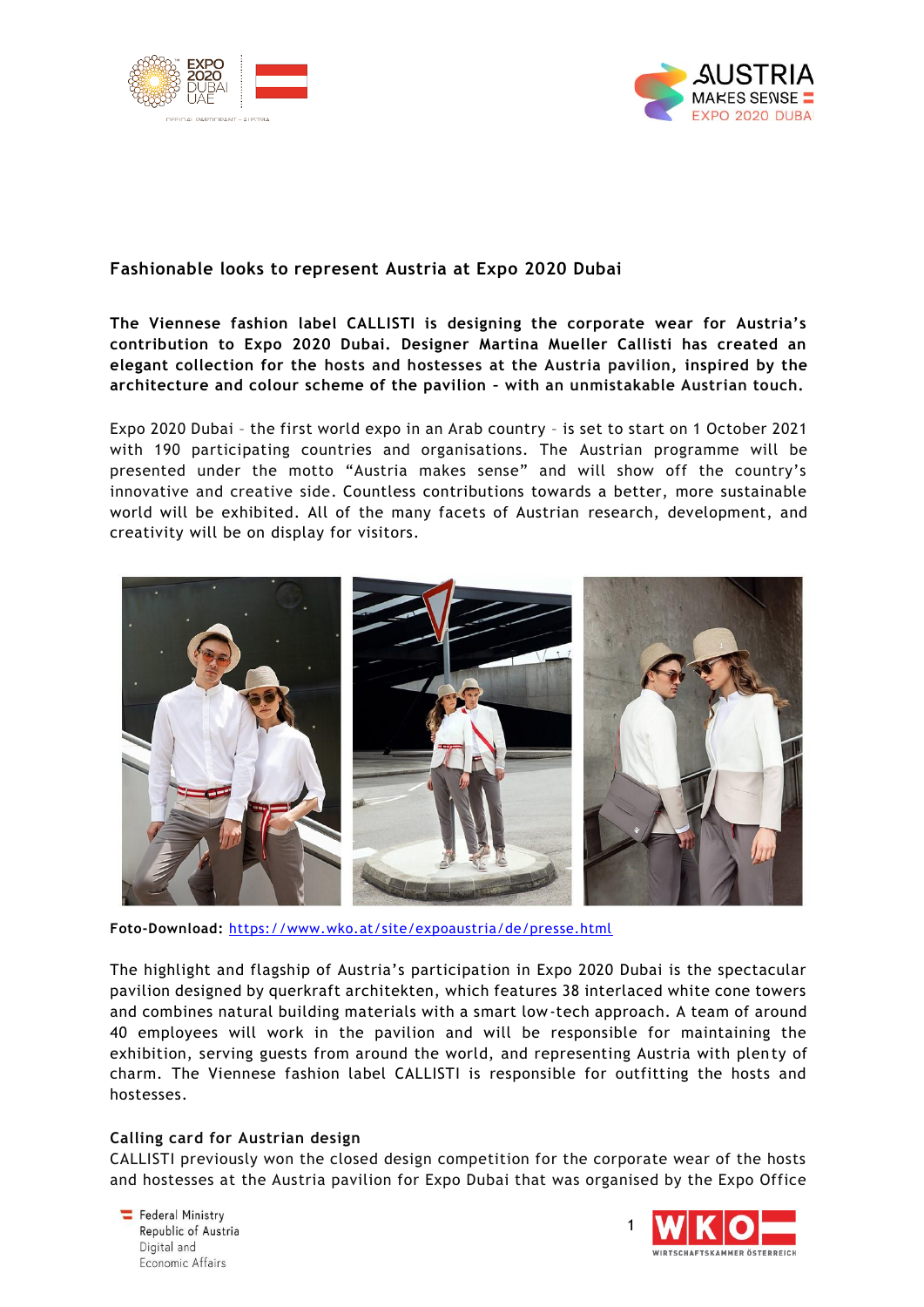of the Austrian Federal Economic Chamber in cooperation with the Austrian Fashion Association.

The guidelines called for the uniforms to be flagship examples of Austrian design and a calling card for the Austria pavilion as well as to provide a look that is in harmony with the pavilion's architecture. The outfits were also required to be elegant, modern, and wearable, but at the same time functional, durable, and comfortable. The goal was to create a fashion statement that combines the design specifications of the Austria pavilion into a homogenous overall look.

### **Clear lines and elegant, wearable design**

This vision was realised by Martina Mueller Callisti with her label CALLISTI. She designed a blazer, blouse, skirt, pants, pullover, sleeveless sweater, and belt for the hostesses and a sports jacket, shirt, pants, pullover, and belt for the hosts. For the design of the clothing, she drew inspiration from the architecture and colour scheme of the Austria pavilion, which consists of interlacing cones that are lined with loam plaster on the interior. A stripe in the country's national colours runs through the entire pavilion, and otherwise the colour scheme features various shades of white, beige, and brown.

The fashionista latched onto these characteristics and incorporated them into her designs. Martina Mueller Callisti placed particular emphasis on clear lines and elegant, wearable design in the creation of the uniforms – style elements that are also fundamental for her label.

#### **OEKO-TEX certified natural fibres**

When it came to the materials, priority was placed on ensuring that they are primarily made of OEKO-TEX certified natural fibres, making them breathable, light, and washable. They come from Austria, Germany, and Italy. The corporate wear for Expo Dubai was produced at the designer's Vienna studio and a Hungarian tailor's shop.

#### **Strong partners on board**

Additional Austrian labels were tapped as partners for the accessories that will complete the looks worn by the Expo employees at the Austria pavilion. The hats were designed by the hatmaker Mühlbauer Hutmanufaktur, and Andy Wolf provided the sunglasses. Together with Lukács László, Martina Mueller Callisti designed shoes and bags to match the outfits, which were then finalised and produced by the designer.

#### **Martina Mueller Callisti**

Martina Mueller Callisti founded her label CALLISTI in Vienna in 2007 and opened a small boutique. She now runs a large flagship store in the first district. In 2018, she was named new designer of the year by *ELLE Germany* and Mercedes Benz and was invited to present a collection at Berlin Fashion Week.

Originally trained as a graphic designer, she likes to work with minimalistic patterns that are brought to life by an excellent fit. She refrains from using playful elements in her designs, instead preferring clear lines and geometric shapes.

#### **Austrian Fashion Association**

The Austrian Fashion Association is an information and service platform that acts as a liaison between the worlds of fashion design, business, and culture. As a funding partner for fashion for the Federal Chancellery and the Cultural Affairs department of the City of Vienna since 2014, it supports the professionalisation and internationalisation of the Austrian fashion design scene with long-term